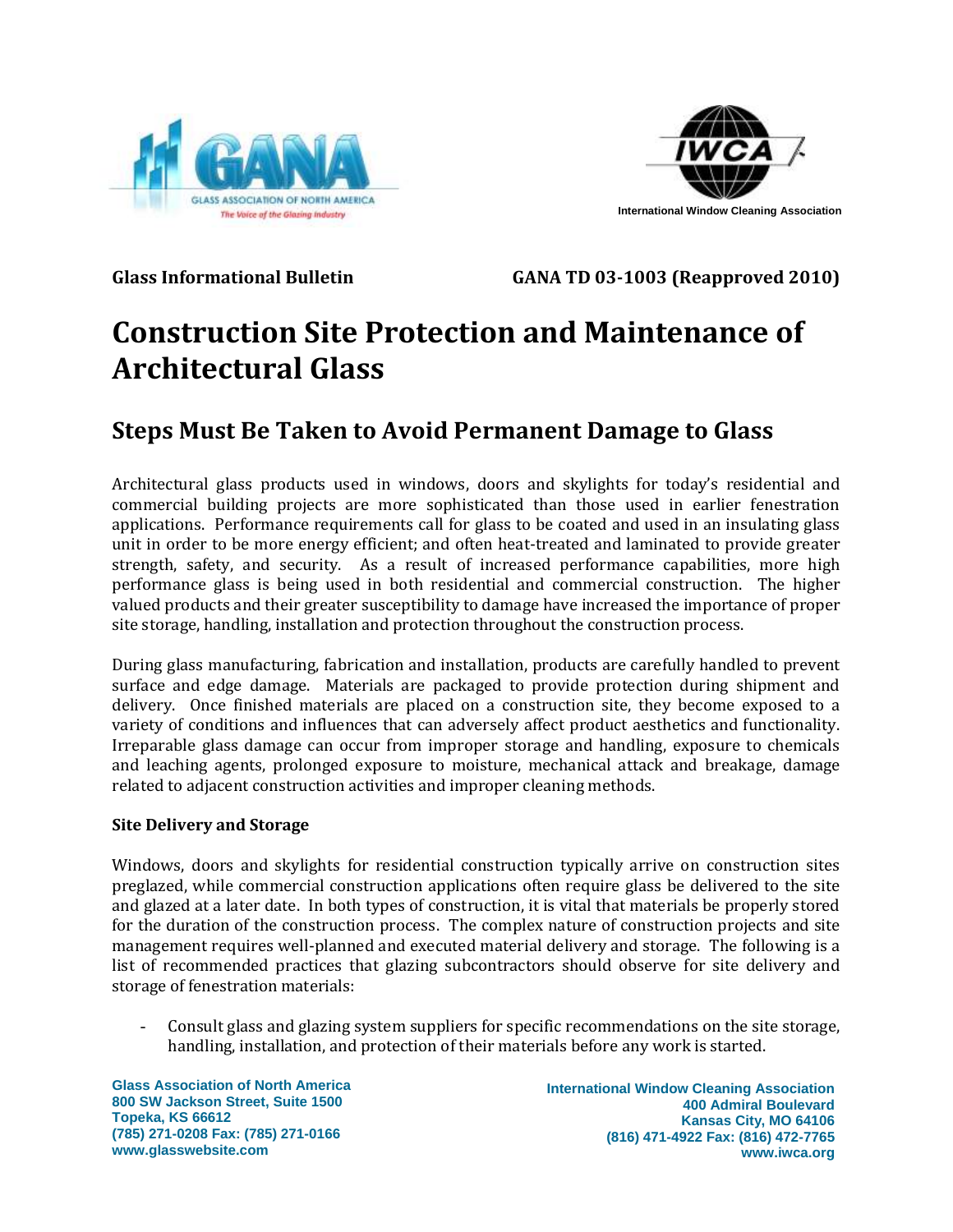- Coordinate glass deliveries, to the extent practical, to minimize on-site storage durations.
- Work with the general contractor or builder to select on-site under-roof storage locations that avoid direct rain and water runoff, work areas of other trades, and areas of high traffic and to minimize material movement and handling.
- Secure, block, and brace individual cases of glass and preglazed materials to prevent falls.
- Ensure blocks or supports keep the bottom edge of materials well above potential puddles of rainwater or other conditions that could cause damage.
- Provide secure, temporary covering that prevents direct water flow, but ensures ventilation and combats condensation buildup on the glass.
- Clearly mark storage areas of glass cases and preglazed materials using colored ribbons or tape.
- Ensure that glazing components held in storage are not subjected to deposits from concrete and masonry building materials or hard water spotting from various sources of tap water at the job site.
- Ensure that stored materials are not exposed to activities of other trades such as welding, painting, insulating, and fireproofing.
- Establish a program for daily inspection of stored glass and glazing systems to monitor conditions and ensure prompt corrective action when needed.
- Follow manufacturer's guidelines when using temporary protection films.
- Do not allow protective films to remain on the surface beyond their useful life, as removal methods may damage certain types of glass and/or their coatings.
- Do not expose open packs of glass to direct sunlight as the insulating effects of the glass layers may increase the thermal stress in the glass and may result in glass breakage.

#### **Trade Awareness**

As fenestration materials are delivered to a residential or commercial construction site, it is recommended that the glazing subcontractor and window cleaner contact the general contractor (in person and follow up in writing) to let him know how important it is that he make all construction trades aware of the potential for permanent damage and their level of responsibility in the event materials are subjected to harmful conditions. In the event of damage, prompt action is required to minimize damage.

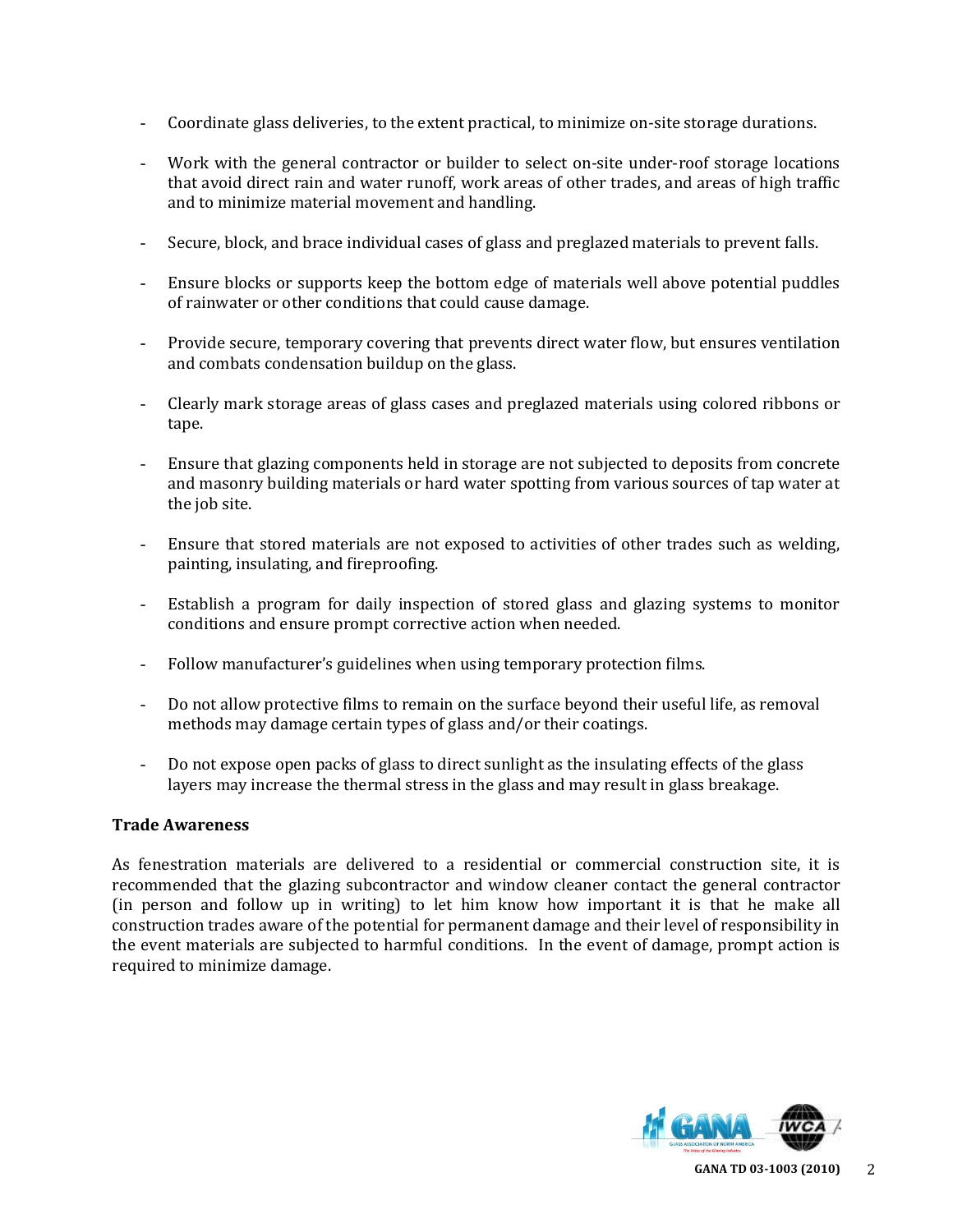#### **Site Handling and Installation**

Glass and glazing system manufacturer's recommendations for site handling and installation procedures should be followed. Residential and light commercial windows, doors, and skylights should be installed in accordance with ASTM International document E 2112 – *Standard Practice for Installation of Exterior Windows, Doors and Skylights.* Glass for commercial glazing applications should be handled and installed in accordance with guidelines set forth in the Glass Association of North America (GANA) *Glazing Manual.*

### **Post Installation Inspection and Protection**

After installation, special attention by all trades should be given to construction activities in order to prevent exposure of glass in windows, doors and skylights to weld splatter, paint, plaster, sealants, fireproofing, and alkali and chemical attack. The subcontractor, general contractor, or builder should inspect and document the condition of the glazed materials on a daily basis. At this stage of construction, the glazing subcontractor should request, in writing, that the general contractor or builder remind other construction trades of the potential for irreparable damage to the glazed materials and to implement systems and procedures for protection. The following is a list of common conditions and causes that damage glass after installation:

**Condition:** Glass surface corrosion often characterized by permanent iridescent or white haze surface staining

**Cause:** Glass got wet during storage due to reasons such as**,** but not limited to**,** being stored outside uncovered, or extended storage with inadequate ventilation and/or improper glass separation

**Condition:** Glass surface or edge damage **Cause:** Inadequate on-site protection; ill-advised or vulnerable storage locations; exposure to other trades

**Condition:** Chemical attack, surface pitting and hard-to-clean deposits **Cause:** Overspray and runoff of chemicals from sealing/cleaning of concrete, masonry, roofing, etc; inadequate protection and/or poor storage location

**Condition:** Weld-splatter surface damage and reduction in glass strength **Cause:** Location of glass near welding; inadequate protection of stored or installed glass

**Condition:** Stubborn, tenacious surface deposits from concrete and masonry runoff, as well as hard water spotting

**Cause:** Poor storage and/or protection of uninstalled glass; absence of prompt, interim cleaning of installed glass during construction

#### **Construction Clean-Up**

If glass is exposed to harmful materials or conditions during construction, the general contractor or builder and the trade involved, if known, should be immediately advised by the glazing contractor of the potential damage. In the event that damage has already occurred, the glazing contractor and glass fabricator/supplier should be consulted to assess damage, take corrective actions, and mitigate the potential for future damage.